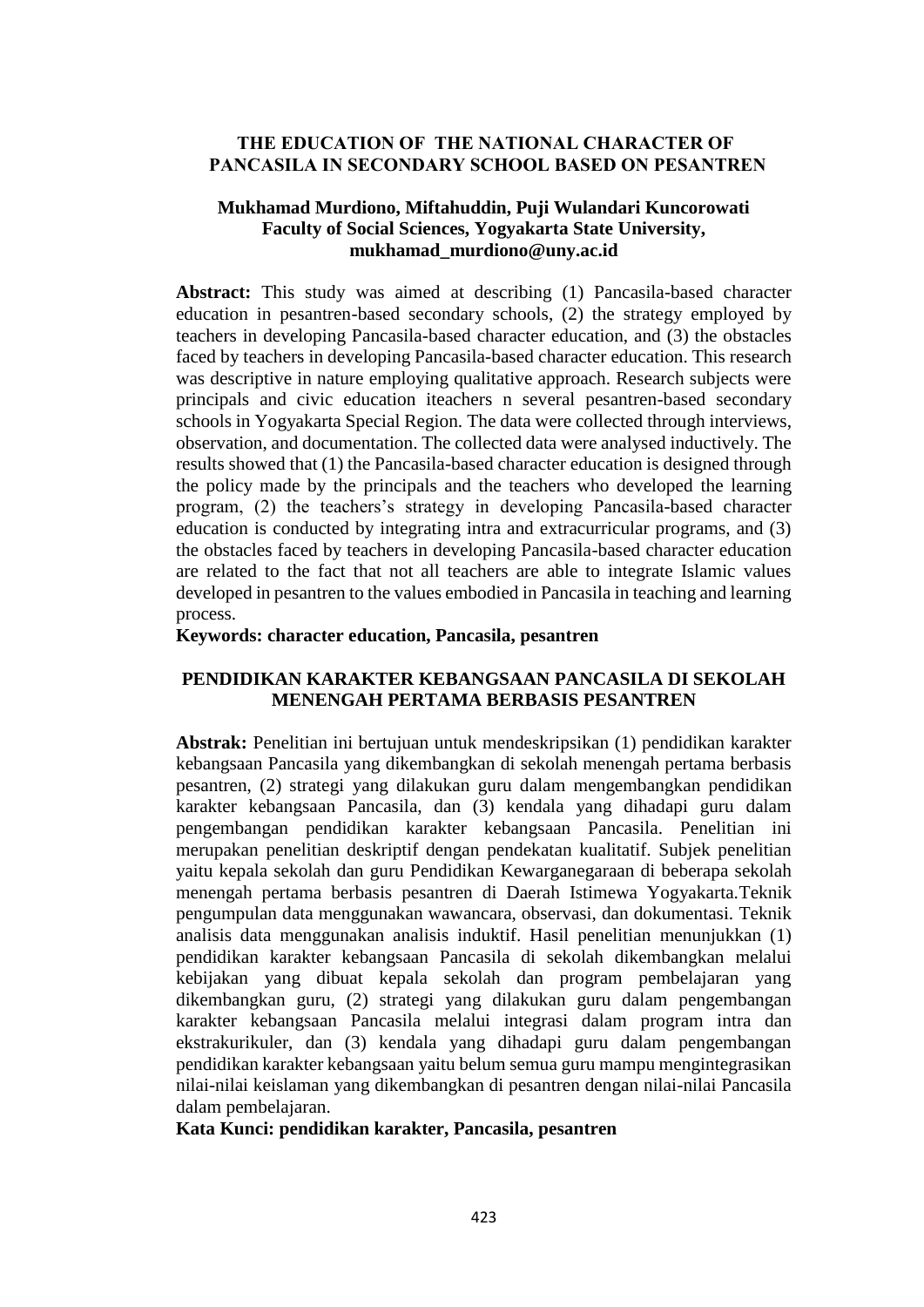## **INTRODUCTION**

Character education holds significant role in building citizens' character in order that they become individulas with cosncience, competence, responsibility and democratic attitude. Pancasila (or the Five Principles) as the nation's foundation and basic philosophy should be considered the guidance and the foundation for any effort to develop the citizens' caharacter. Inherently embodied in Pancasila are noble and ideal values which can be employed as the guidance for Indonesians to live as citizens as well as in society. Those values were in fact crystalized from values which had grown and lived among various peoples who lived in the archipelago since the atiquity. Therefore, Pancasila holds values which certainly suitable to become the life philosophy for Indonesians and for the nation. Every citizen is required to consider the values embodied in Pancasila as living values in their daily life as a citizen and as a member of society. However, among our society we still can find indiviuals who have not fully comprehended the values of Pancasial. Furthermore, globalization has in fact has blurred the cultural borders among the nations in the world. The waves of information coming from other countries, if not filtered, have the potentials to obscure the people's understanding and interpretation of Pancasila as the nation's ideology.

The values embodied in Pancasila should be preserved in order that they will survive the crushing waves of globalization and act as a transcendental anchor for the citizens so that they will not be washed away in the current of globalization. As Indonesian *way of*  *life*, Pancasila acts as a strong grip for the nation so that any values coming from abroad can be sychronised with those of Pancasila which signify the identity of Indonesia. According Haz (2006: 6) Pancasila as the state ideology, seen from its context, possesses permanent and practical attributes. The permanent ideology was born from the treasure of history in the past. It contains basic asumptions representing universal ideals, gives perception toward the history of humanity, possesses historical significance in the life of the nation, and accomodates the hopes of implementing a social system in a long-range perspective. The permanent attribute embodied in Pancasila as the nation's ideology is shown by the fact that in course of the nation's history, Pancasila as an ideology has saved Indonesia from various conflicts and disputes.

Meanwhile, the practical attribute of the ideology has undergone stages of development in the course of the nation's history. If Pancasila as permanent ideology was constructed from the nation's cultural background and noble values, as a practical ideology it stemed from the nation's historical experience as a nation and as one people from the days of the revolution until today. There should not be any kind of fissure between the permanent ideology and the dynmic idology that will possibly give opportunity to any groups and forces in the society to manipulate the ideology for their interests.

As a practical and dynamic, as well as open, ideology, Pancasila has shown its relenvance to any eras. The implementation on Pancasila in daily life becomes an urgent necesity for Indonesians. If Pancasila is not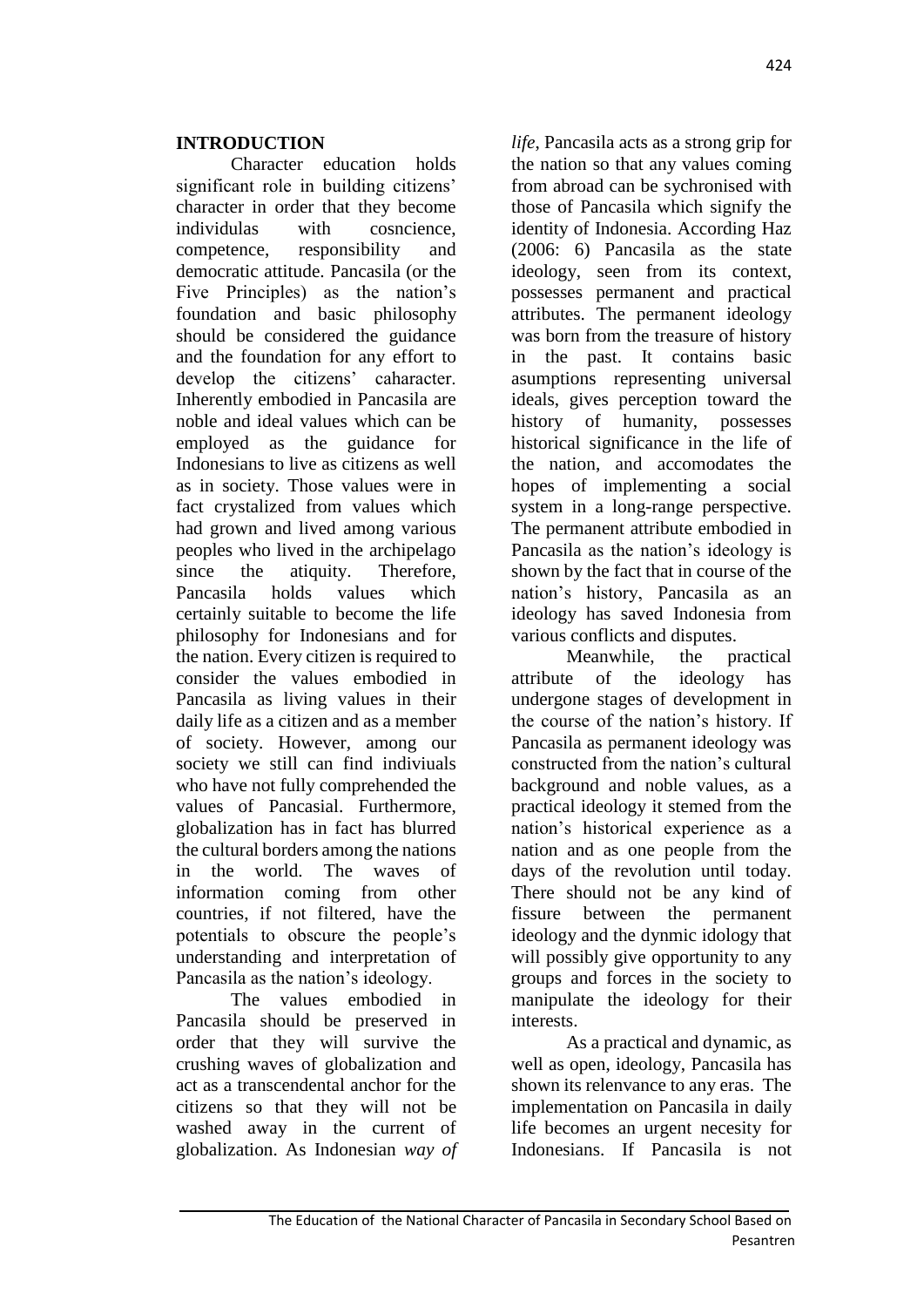implemented in real life and becomes the guidance for the society, its meaning will fade away and its importance will be forgotten. Therefore, all Indonesian people should realize the value and the importance of Pancasila and implement it in their daily life. It often happens that Pancasila is held highly as the symbol of the nation, dicussed in seminars or in classes, but completely ignored in real life. All citizens should develop an attitute that reflects their eagerness to embrace Pancasila as their guidance in their daily life.

National character built upon values embodied in Pancasila needs to be infused and developed through formal education in schools. The importance of character education in schools is in accordance to what Johanson et al. (2011: 109) stated that schools have long been considered institution that prepare students to live and grow, both accademically and as a moral agen in the society. Schools should focus not only on developing students' academic competence, but also on strengthening students' moral so that in the future thay are well accepted by the society and are able to act as moral agents in their society.

Secondary school is one of formal educational institutions which plays significant role in implanting characters of nationalism based on Pancasila to the students. The process of comprehending Pancasila-based caharcter of nationalism in schools can be implemented in daily activities, one of those is by making the values familiar to the students so that they can behave according those values. One of the methods schools might undergo to instill national character to the students is by creating conducive learning atmosphere in

classrooms. This will help students to always bahave according to the values embodied in Pancasila. Classroom atmosphere should empower students to volunteerily act and behave in accordance to what the values require and instruct. Gump, quoted in Osher, (2010:49) asserts that child's behavior will continuously adapt to the arangement of their environment. In other word, environment (classroom) will make students behave in certain way according to what teachers demand.

The above statement implicitly asserts that students' behavior will likely to adapt to the learning atmosphere intentionally designed for particular purposes. If learning environment is designed in a way it encourages behaviors which correspond to the values embodied in Pancasila as the representation of the national character, students will volunteerily and unconsciously behave according to those values. Creating school environtment to make students familiar with the values Pancasila can be achieved, among others, by management of learning environment in the classroom. Classroom management then has significant role in making the students aware of the values of Pancasila and national character and then behave accordingly. Teacher should be able to manage classroom environment in order that the process of internalization of character values by students will work effectively.

Good character comprises several elements such as moral knowledge, moral conscience, and moral conduct*.* Each component comprises more sub-components, and if an individual possesses all those component, he can be considered having a good character. Each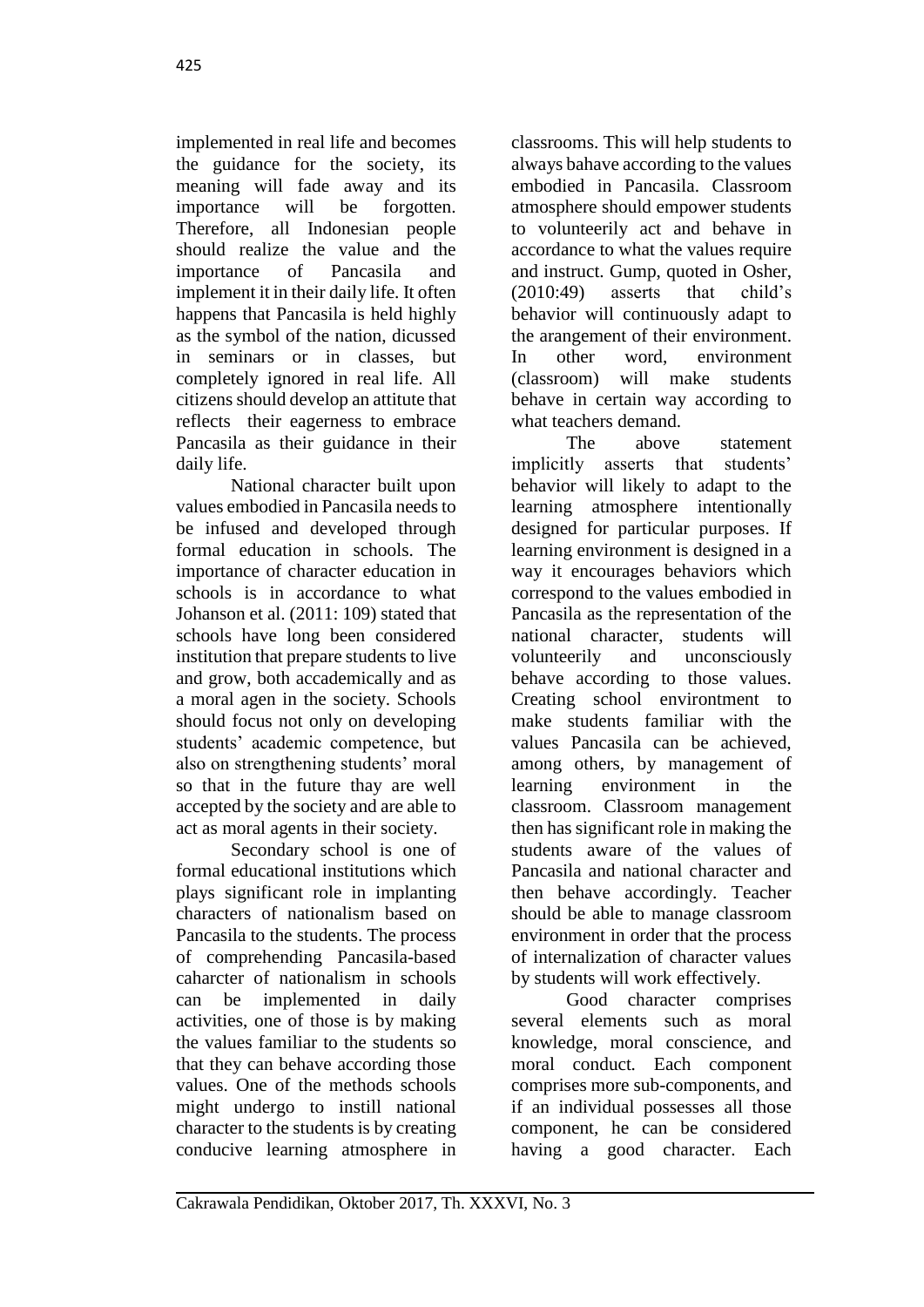component of a good character relates to other components and contributes to develop citizens with good character. In other word, a citizen is required not only to have knowledge about what is good, but also to always behave and act according to good character.

Good character can be developed through character education taught in a formal institution like school. Character education does not only deal with teaching what is right or wrong, but also refers to forming habits of doing good things in life. Through character education, students are expected to possess awareness, good understanding, and commitment to do good in their daily life (Mulyasa, 2011: 3). This what in fact differs character education from moral education. Moral education limits its scope on teaching about what is right or wrong in order to be an individual with good moral.

According to Bebeau et al*.* (1999: 19) character education is important as a medium to prevent and combat any deviation and anarchism among the youths. For the program to succeed, socialisation about basic moral important for children and teenagers needs to be carried out. Understanding about basic moral is important for chidren and teenagers in order that they can avoid any misconduct or crimes that might cause problems for themselves as well as for other people. The aim of the socialization is to create a generation who has good understanding about moral. Teenagers need to have good understanding about basic moral so that they will be benefecial for other people.

Character education developed in both formal and informal institutions can not be done in a value-free *vacuum tube* because character is closely bounded to human life (Suryadi, 2012: 96). This signifies that character taught in schools will not well succeed if the learning developed is only verbally taught. There is no guarantee that the program will be successful to develop students character in schools if character education is formulated into a single subject. Therefore, in its implementation, character education should be integrated in related subjects. Among the subjects which are relevant to integrate character education are Pancasila education and civics education.

Pancasila education teachers hold significant and strategic role in instilling national character of Pancasila. Students of secondary school possess particular characteristics which require understanding from the teachers in the context of developing character values, especially students who study in Islamic boarding school or *pesantren*. *Pesantren* has very different socio-cultural and academic atmosphere from other formal schools in general. *Pesantren*-based schools apply educational system which has peculiar characteristics, particulartly its focus on Islamic values.

The unique tradition and system of *pesantren* as educational institution have attracted many parents to have children educated in this particular educational institution. Basically most *pesantren* apply two curricula; national curriculum and curriculum with religious content and characteristics. Accordingly, students graduated from pesantren based secondary schools are expected to have good understanding in general knowledge as well as in knowledge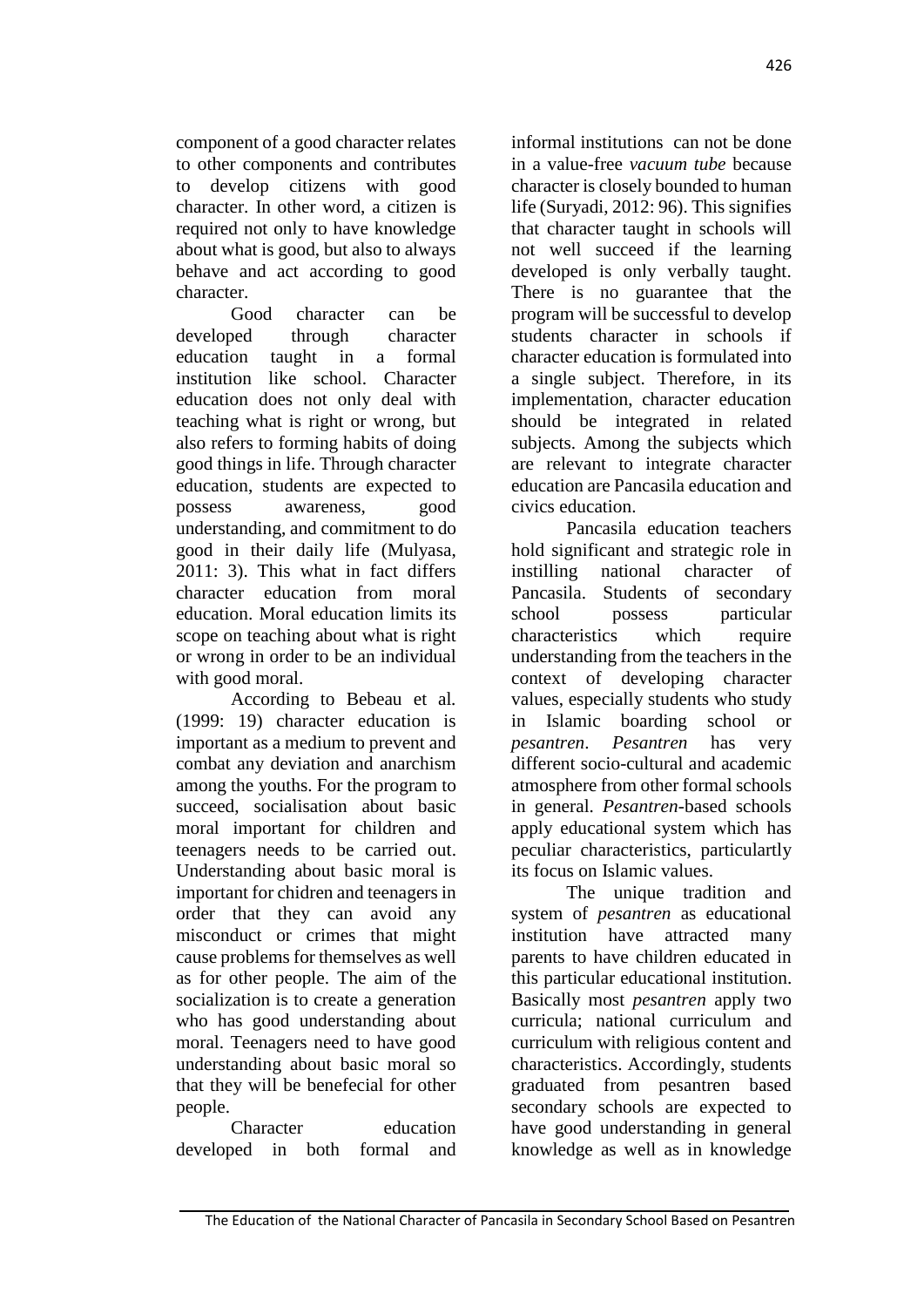about religion. The main activity in pesantren is implementing Islamic education. This demands the *kiai* (teachers in Islamic boarding schools) to have good knowledge not only in everything about Islam, but also in setting moral example for the *santri* (students). Through a teachinglearning process, teachers in pesantren teach knowledge about Islam to their students who in turn will carry on the duty of spreading the teaching of Islam in the future (Effendi, 2010: 41).

In general, all pesantren have similar typology; they are institutions led and and directed by a head teacher (kiai) in a building complex with a mosque or a *surau* (small mosque) as a center of learning and one or more dormitory buildings where the students live situated around the *kiai's* residence, and the students learn from books called "kitab kuning." Bisri (2007: 11) explains that beside the already mentioned phisical features, there are common cultural characteristics in the form of students' independence and their total devotion and obedience to their kiai, which is sometime misunderstood as a form of cult. Bisri (2007: 12) adds that apart from their shared typology, a pesantren characteristic is determined by the the character of the *kiai* who leads it. As the founder and the "owner" of pesantren (especially the *salaf pesantren*), the *kiais* have undeniable roles in determining the character of the institution they lead in accrordance to their personality.

From the explanation above, it is imperative to conduct a research on Pancasila-based character education in *pesantren*-based secondary schools. The problems of the research are specified on teaching and learning civic education in classes. Developing

Pancasila-based character education reuires appropriate learning tools in order that the set goals can be achieved. Those tools include learning module for teacher and students, learning media, learning method, and assesement instruments to measure students' learning outcome. In addition, institutional support in the form of policies from schools or the foundation that manage the *pesantren* is highly needed in order to develop the character education program.

# **Method of the Research**

The research employed descriptive method with qualitative approach. Descriptive-qualitative mothod was chosen because the aim of the reasearch was to describe Pancasila-based character education which has been developed in *pesantren* based secondary schools. This research was conducted in six *pesantren*-based secondary schools in Yogyakarta Special Region. The subjects of the research was determined using purposive technique based on previously determined criteria. They were head masters and teachers for the subject civic education in *pesantren*-based secondary schools. The data of the research were gained through several techniques, including interview, observation, adn documentantion. The validity of the data was checked through triangulation technique. Data analysis was done using inductive analysis technique which comprised data reduction, categorization, data display, and drawing conclusion.

## **Findings and Discusion**

The findings of the research can be categized into three following aspects; (1) Pancasila-based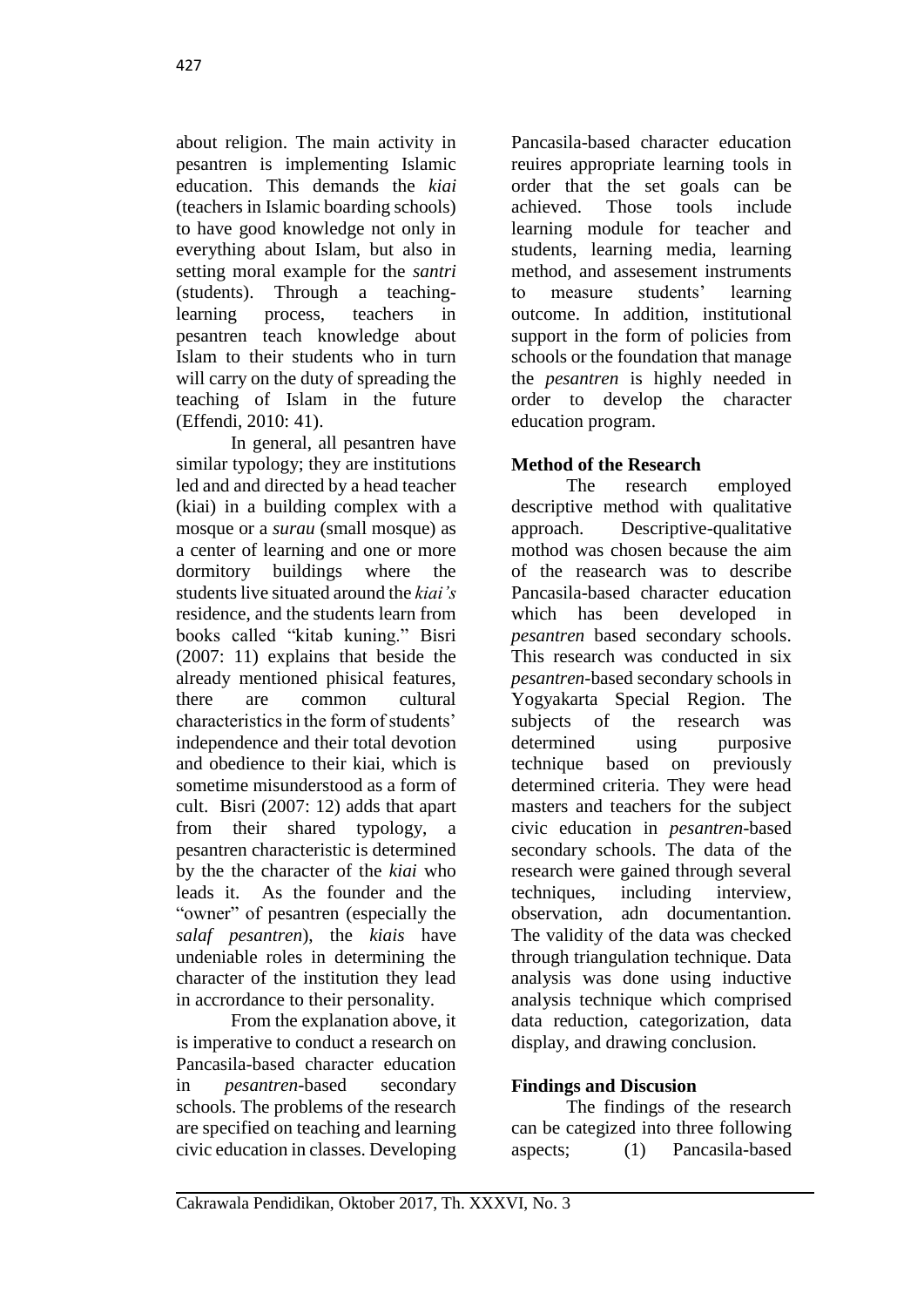character education developed in *pesantren* based secondary schools, (2) strategies employed by civic education teachers to develop Pacasila-based character education, and (3) obstacles faced by tecahers in developing Pancasila-based character education. Each component of the findings will be thoroughly elaborated in the following section.

*First,* Pancasila-based character education developed in *pesantren*-based secondary schools is carried out by head masters and civic education teachers. The role of the head masters is to design school policies concerning education of nationalism character based on Pancasila. The policies designed by the head masters commmonly refer to developing caharacter education in more general scope and thus need to be elaborated in detailed implementation by teachers. The elaboration of developing Pancasilabased character education is reflected in schools' vision and mission. In elaborating schools' vision and mission, two basic values are included; islamic values and Pancasila values. School's vison developed in this program includes, for example, developing the spirit of unity and patriotism. It is, in turn, implemented in various school's programs, bonth intra and extracurricular.

Policy developed by the schools through the elaboration of school's vision and mission has in fact included values concerning character of nationalism based on Pancasila which are in accordance with Islamic values. For example, the spirit of unity and patriotism is also an important aspect in Islamic teaching. The policy developed by the schools is generally aimed at achieving and implementing the school's vision and mission. *Pesantren*-based schools combine values embodied in Pancasila with Islamic values and are elaborated in school's programs, both intra and extra-curricular programs. Intra-curricular programs that embody Pancasila-based character education are developed by civic education teachers. Meanwhile, the extra-curricular programs are developed by civic education teachers and other teachers assigned to coordinate the program.

*Second,* Pancasila-based character education is developed by other teachers by constructing and developing intra and extra-curricular programs. Intra-curricular programs are implemented through teaching and learning process in classrooms. The subjects which accomodate Pancasila-based character education are Pancasila and civics education. These subjects accomodate programs of Pancasila-based character education trough teaching and learning process. Civic education design and develop Pancasila-based character education both directly and indirectly. The dirrect approach is conducted by developing learning tools used in teaching activity, while the indirect approach is implemented by implicitly inserting the values of Pancasilain the curriculum (hidden curriculum)*.* The values of nationalism character of Pancasila can be inserted and delivered in classes during the learning process although they are not explicitly stated in the lesson plans.

Learning tools designed by the teachers to develop Pancasila-based character education are in the form of lesson plan, learning media, learning method, and assessment instrument. Learning materials are developed by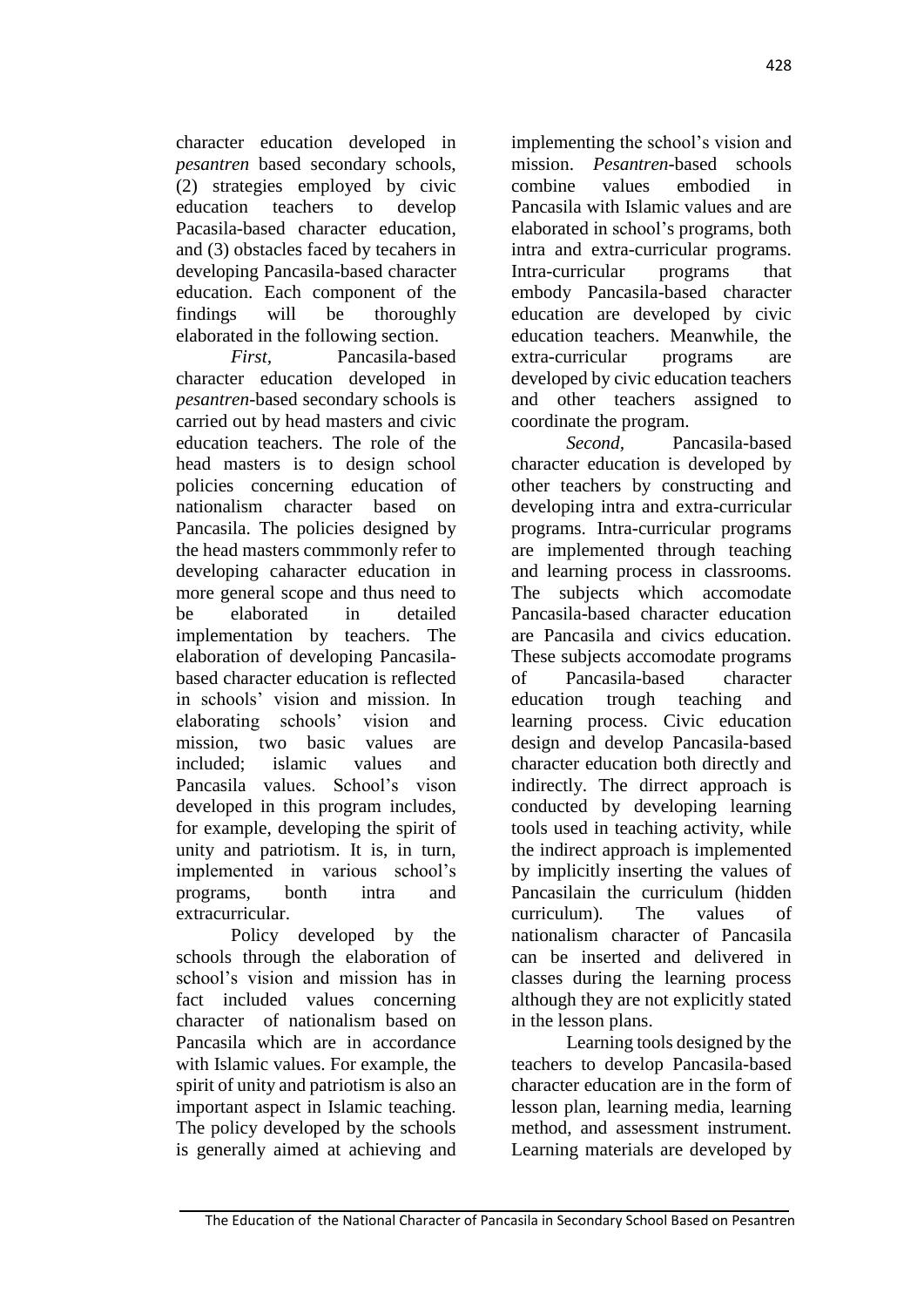civics education teachers and are derived from the basic competence stated in the standard of content. Civics education teacher may combine the values of nationalism in Pancasila with Islamic values. The developed materials are not taken entirely from textbooks approved or published by government. Civics education teachers in *pesantren*-based schools may add or combine the values of Pancasila with Islamic values. They also develop learning media to assist them in delivering the materials. However, the developed learning media are still relatively simple. There should be efforts to upgrade teachers' competence in developing learning media that can integrate the values of Pancasila and Islamic values.

In addition to developing learning material and learning media, civics education teachers also develop learning method and assessment which accommodate the values of Pancasila and Islamic values. Learning method developed by the teachers is more dialogic-critical in nature. This method is designed to train students to critically identify and solve problems in society. Furthermore, this method also train students to develop their civic skills needed in their daily life as citizens and members of society. It requires students to develop their ability to actively participate as citizens. Students are trained to be able to actively participate in various activities in society as an implementation of being good citizens.

Civics education teachers in *pesantren*-based secondary scahools vary in their competence to design learning tools. Those who have educational background in *pesantren* generally possess better competence in integrating Islamic values with the values of Pancasila in teaching and learning activity. However, there are still a a number of civics education teachers who have not optimally insert Islamic values in developing Pancasila-based character education. Thus, it is fair to say that tecahers' competence in developing learning activity in the classrooms is greatly influenced by their background. Ideally, civis education teachers teaching in pesantren-based also possess background in *pesantren*, so that they could well integrate the values of Pancasila with Islamic values.

*Third* the obstacles encountered by civics education teacher in developing Pancasila-based character education in *pesantren*based schools include the lack of teachers' competence in integrating the values of Pancasila with Islamic values. Not all teachers teaching civics education in *pesantren*-based schools possess educational background in *pesantren*. This is crucial since the understanding of Islamic values is important for civics education teachers teaching in *pesantren*-based schools so that they are able to integrate the values of Pancasila with Islamic values. Good understanding of Islamic values will help the teachers in integrating the values of Pancasila with Islamic values in teaching and learning process.

In this research, it was found that schools have significant role in developing character education, particularly Pancasila-based character education. This is in accordance to Johanson, et al. (2011: 109) stating that school has long been considered an institution that prepares students to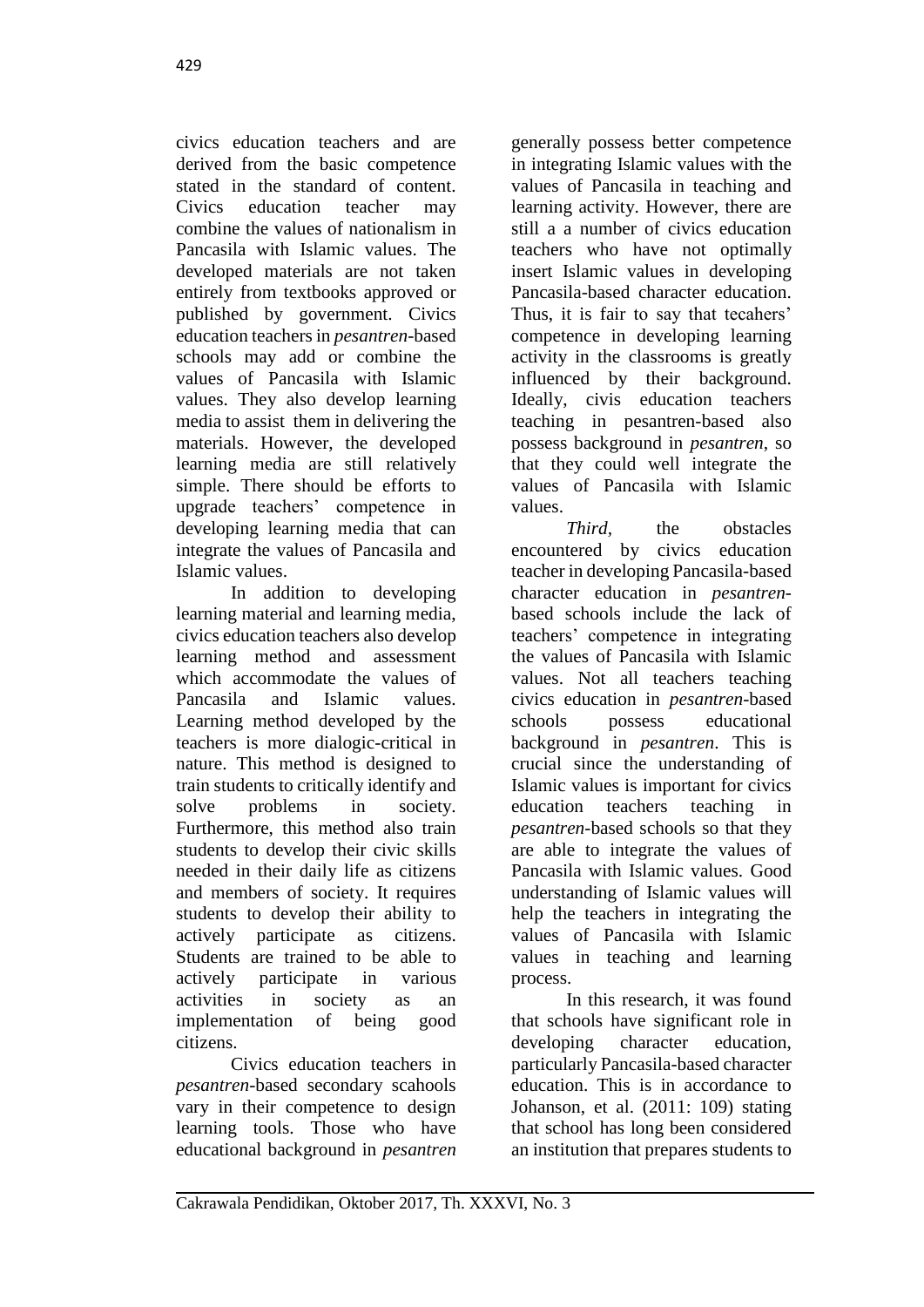live and grow, both accademically and as a moral agen in the society. In addition, character education developed in both formal and informal institutions can not be done in a value-free *vacuum tube* because character is closely bounded to human life (Suryadi, 2012: 96). Schools should focus not only on developing students' academic competence, but also on strengthening students' moral so that in the future thay are well accepted by the society and are able to act as moral agents in their society. Therefore, schools possess crucial role in developing Pancasila-based caharacter education for the students.

Civics education as one of the subjects taught in elementary and secondary schools holds a strategic role in instilling character of nationalism embodied in Pancasila. *Pesantren*-based schools possess unique characteristics which may be taken as model for Pancasila-based character education combined with Islamic values. The values of Pancasila are in fact in accordance to Islamic values since Pancasila as a masterpiece of the nation's founding fathers was born from noble values and culture embedded in the history of the land and the nation. Islam as the the religion of the majority has played significant role in the history of the nation, particularly in the formulation of Pancasila as the foundation of the nation. According to Somantri (2006: 2) Pancasila is not an empty slogan occurring in the middle of *'malaisespiritual'* situation in the past. It embodies basic values derived by the founding fathers who tried to integrate universal values and local wisdoms. It contains ideal the values of ideals which can accommodate the ideals of *Bhinneka Tunggal Ika* or Unity in Diversity.

The strategy developed by civics education teachers in implementing Pancasila-based character education in *pesantren*based secondary schools is carried through intra and extra-curricular programs. Teachers may design learning atmosphere that enable the students to comprehend the values of Pancasila. Gump (Osher, 2010: 49) states that students' behaviour will adapt to the arrangement of their learning environment. The arrangement of learning environment will make students to behane in certain ways. This statement clearly implies that students' learning environment can be arranged in a way that it accommodate behaviors which reflect the values of Pancasila in particular, and the national character in general.

Teachers have vast opportunity to design conducive learning environment that enable the students to comprehend and implement Pancasila-based character both during the class and in the society. The research of Wuryandani (2014: 294) shows that conducive class atmosphere is one of decisive factors that determine the success of character education in school. It can be done by applying learning method which enable the students to well comprehend and implement the values of Pancasila-based character. The common method employed by civics education teachers in developing and teaching the values of Pancasila is dialogic-critical learning method. Students are trained to develop their competence to convey their ideas and opinions on the implementation of the values of Pancasila in daily life as citizens and members of society. In addition, teachers also employ a direct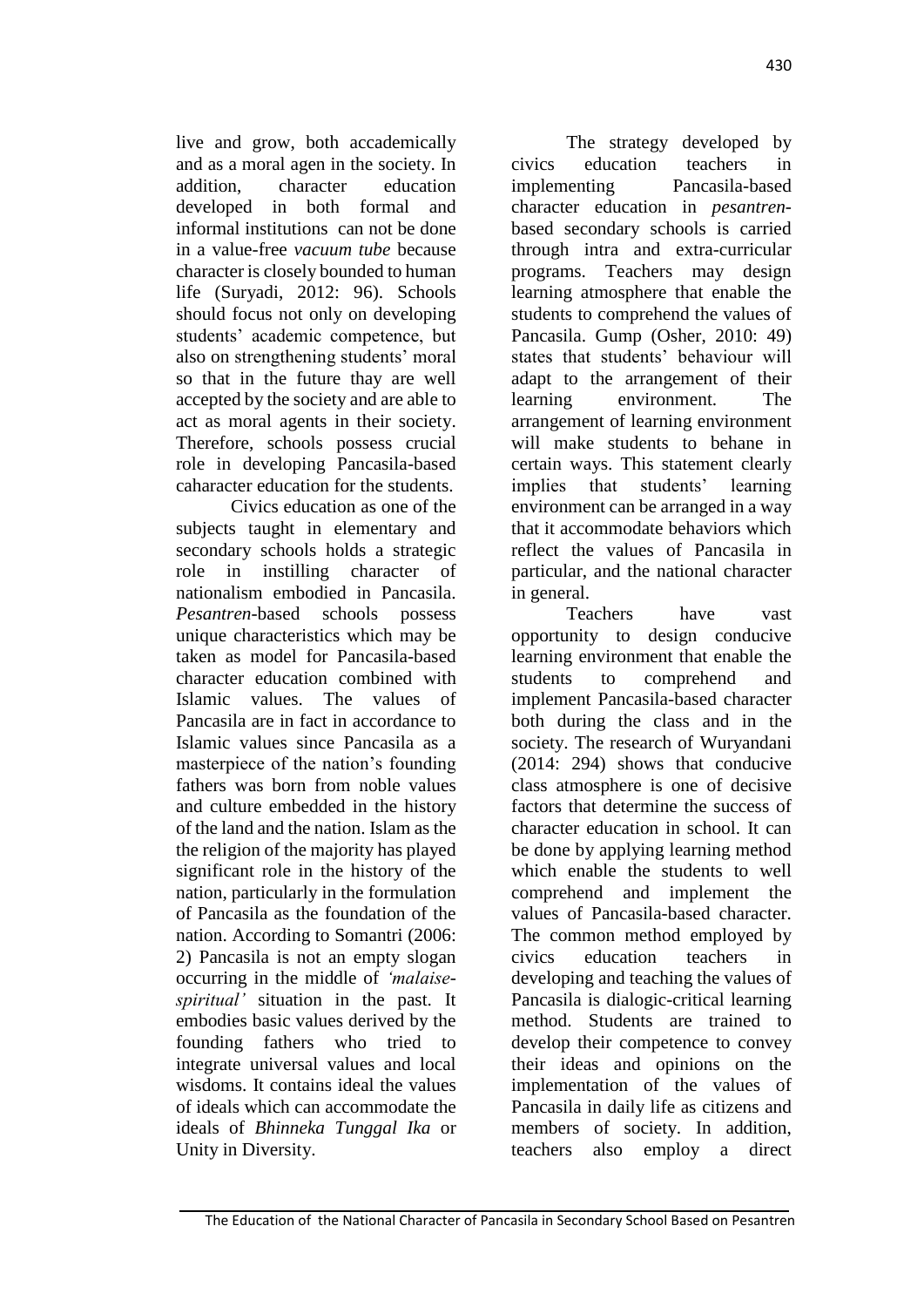experience method (empirical method) by assigning the students a project citizen. The method is proven effective to develop students' critical thinking. This is in line with the resul of Nusarastriya's research finding (2013: 449) revealing that project citizen is effective in developing students' critical thinking and in developing their competence as citizens.

Through learning method developed by civics aducation teachers, students are able to develop civic competence needed in globalization era which include the understanding of responsibility as citizens of a state and, at the same time, citizens of the world. In their research, Bourke, et al*.* (2012: 164) found that students with high levelof awareness tend to be more reliable, more considerate, moro thorough, more responsible, well-organized, and more oriented to achievement and are always prepared to be citizens. Gainous and Martens's research (2012: 253) also shows that civics education is effective to develop young citizens' democratic and responsible political competence.

There are obstacles and restrains in developing Pancasilabased character education in *pesantren*-based secondary schools. The obstacles include teachers' educational background (most of them do not have educational background in *pesantren*) and the lack of teachers' consistence in comprehensively integrating Pancasila-based character education in calss activity. With many civics education teachers having no *pesantren* background, it is understandable that the integration of islamic values in civics education has not been effective.

It was also found that the implementation of Pancasila-based nationalism caharacter meets a constrain when the understanding of Islam represented by pesantren is not in accordance to the mission embodied in Pancasila. For example, from the analysis it was found that there are *pesantren* in Yogyakarta which do not allow the students to salute the national flag during a ceremony. This kind of Islamic understanding is clearly dangerous and has the potential to violate the national consensus on Pancasila as the fondation of the state and the nation. This attitude and understanding will certainly undermine the implementation of the values of Pancasila.

The prohibition of saluting the national flag like what happens in several *pesantren* in Yogyakarta is likely caused by the understanding of Islam which tends to be exclussive. This kind of undertsanding of Islamic teachings is the result of narrow and shallow perception about Islam. The manifestation of such perception of such understanding is commonly in the form of acknowledging only one school or stream of theology (or mazhab) as the only reference of moral and theology, and considering other schools incorrect. This leads to a tendency to view truth outside their theological school or of other Islamic groups as unnecessary to be learnt (Wijdan, 2007: 138).

To understand Islam based on The Holy Koran and the *Hadits* (guidance of conducts set by the Prophet) inevitably results in multiinterpretation which in turn leads to the difference in practicing and implementing Islamic teachings. However, most muslem scholars or *ulama* in Indonesia agree that there is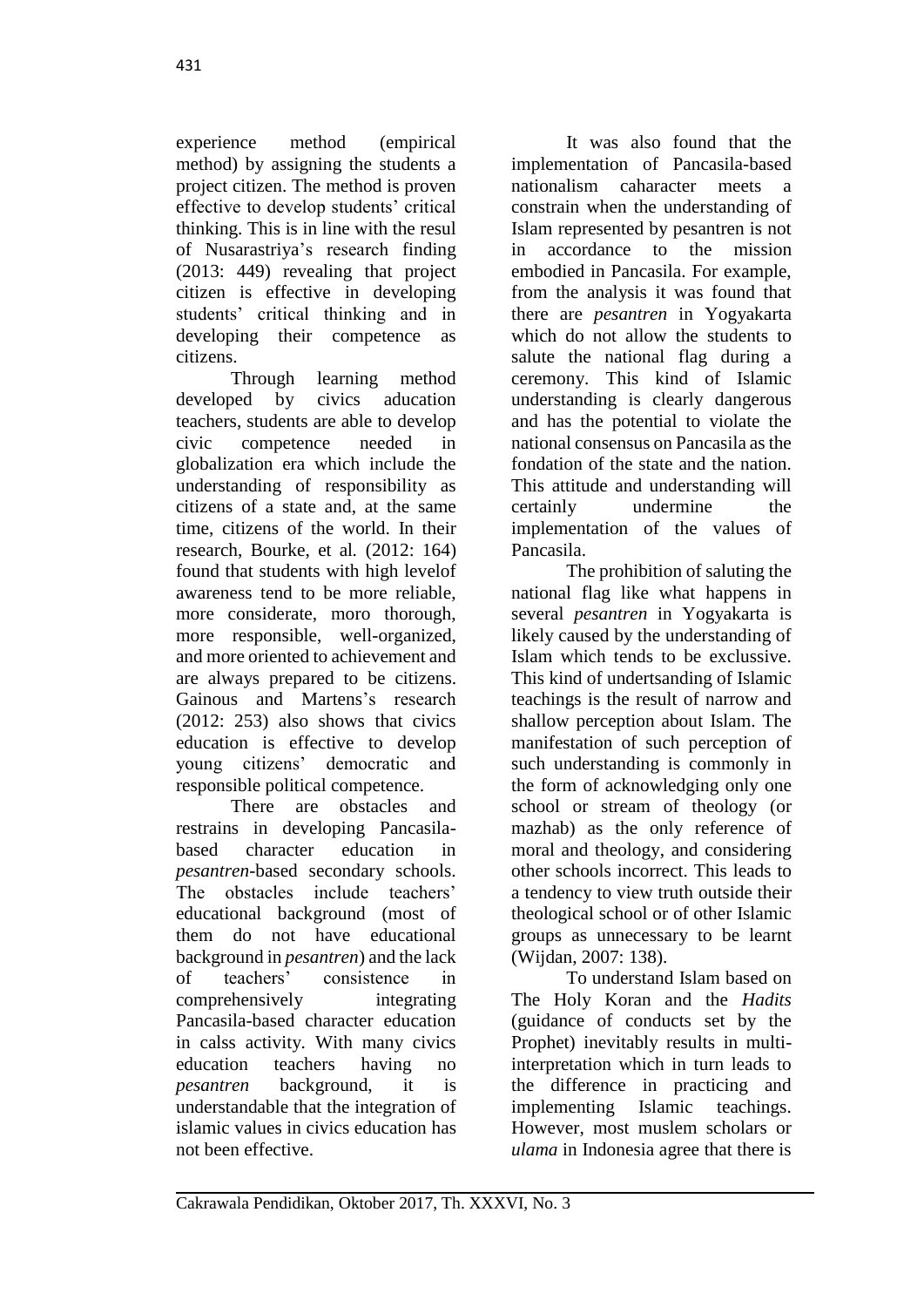no contradiction between Islam and Pancasila. In fact, the values embodied in Pancasila are the manifestation of Islamic teaching. For example, Abdurrahman Wahid understands Pancasila as a condition for a democratic society and for the development of spritual Islam in national context (Ramage, 1997: 195). He adds that Pancasila provides great opportunities for moslems in Indonesia to practice Islam freely according to their own choice in a non-Islamic state, but also not secular one (Ramage, 1997: 204).

Kuntowijoyo (1997: 86-88) asserts that each principle in Pancasila does not contradict to Islamic teaching. Also, there is No. single Islamic teaching which contradicts to Pancasila. Islam is a religion, while Pancasila is an ideology. Pancasila will not and can not be a religion, and religion will never become an idology. Both are related to each other because Pancasila can be considered the objectfication of Islam. It means that Pancasila is the real manifestation of Islamic teaching. Therefore, it is right to make Pancasila a *common denominator* for all religions, races, ethnic groups, and interest groups in Indonesia. All religions in Indonesia should consider Pancasila an objectification of religious teaching. Islam as the religion of the majority is truly a blessing for Indonesia because its main mission is to bring peace among all people.

In *pesantren*-based secondary schools, education is developed based on particular characteristics. This kind of schools combine national curriculum with religious values. This special characteristic is the main strength of *pesantren*-based shcools which attract people from all layers in society. The alumni of pesantrenbased secondary schools are expected to have good mastery in both general knowledge and religion, and so are the teachers. This is in line with Efendi (2010: 41) who states that the expected quality of a *kiai* is not only his deep understanding about Islam, but also his good personality as leader who can set good examples for his students. Through teaching and learning process, a *kiai* teaches knowledge about traditional Islam to his students who will carry on the duty to spread Islamic teaching in the future. Therefore, in order to teach Pancasila-based caharacter of nationalism in *pesantren*-based secondary schools, civic education teachers should hold university degree in civics education as well as possess good understanding abou Islam.

# **Conclusion**

Pancasila-based character education in *pesantren*-based secondary schools is developed through the elaboration of schools' vision and mission and implemented in both intra and extra-curricular activities. In order to develop Pancasila-based caharacter of nationalism in pesantren-based secondary schools, civic education teachers should hold university degree in civics education as well as possess good understanding about Islam. Education developed in *pesantren*-based secondary schools integrates national curriculum to curriculum with religious content. Religious values are considered the basis to develop Panacasila-based character values. It can be conclude that Pancasila-based character education is highly imperative tand suitable to be implemented in pesantren-based secondary schools.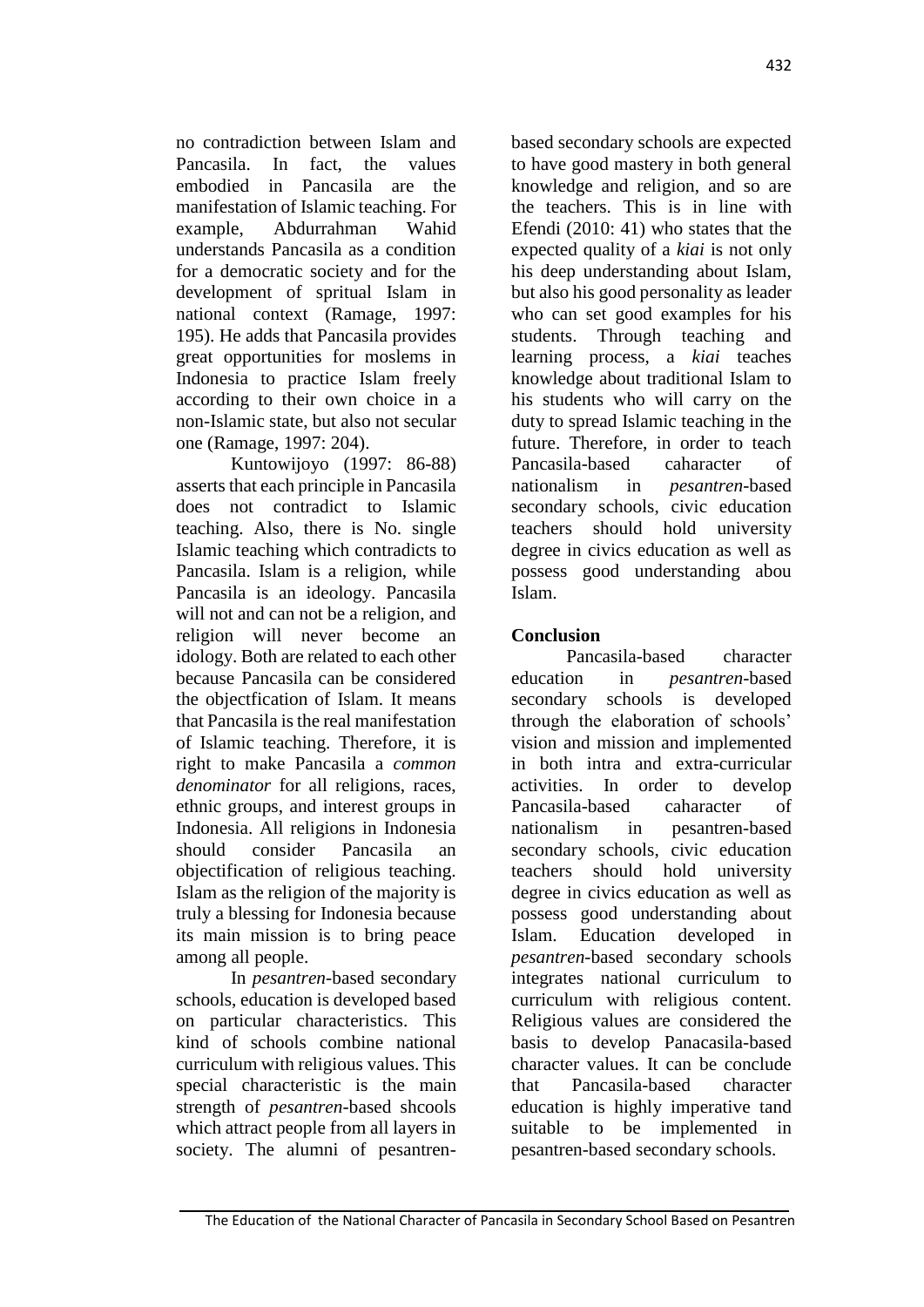#### **Acknowledgement**

This article is part competitive grant research funded by Directorate of Research and Community Service, General Diectorate of Research and Development Reinforcement, Ministry of Research, Technology and Higher Education Republic of Indonesia. We would like to express our gratitude and appreciation to the Minister of Research, Technology, and Higher Education who has provided fund and facilty in acomplishing this research.

### **Bibliography**

- Bebeau, M.J., Rest, J.R., dan Narvaez, D. (1999). "Beyond the Promise: A Perspective on Research in Moral Education". *Educational Reasearcher.* **28**, (18), pp. 18-26.
- Bisri, A.M. (2010), *Koridor Renungan A. Mustofa Bisri*, Jakarta: Kompas.
- Bourke, L., Bamber, P., & Lyons, M. (2012). Global citizens: who are they?. *Education, Citizenship and Social Justice,7 (2),*pp. 161-174.
- Effendi, D. (2010), *Pembaruan Tanpa Membongkar Tradisi: Wacana Keagamaan di Kalangan Generasi Muda NU Masa Kepemimpinan Gus Dur*, Jakarta: Kompas.
- Gainous, J. & Martens, M. (2012). The effectiveness of civic education: are "good" teachers actually good for "all" students?". *American Politics Research, 40 (2),* pp. 232-266.
- Haz, H. (2006). "Kembali Kepada Nilai-nilai Pancasila" in I. D. Ana, S. Hawibowo & A. Wahyudi (Editors), *Pemikiran para pemimpin negara tentang Pancasila* (hlm. 5- 11)*.*Yogyakarta: Aditya Media and Center of Pancasila Studies (PSP), Faculty of Philosophy, Gadjah Mada University
- Johansson, E., et all. (2011). 'Practices For Teaching Moral Values In The Early Years: A Call For A Pedagogy Of Participation', *Education, Citizenship and Social Justice.*  **6**, (2), pp. 109–124.
- Kuntowijoyo. (1997). *Identitas Politik Umat Islam.* Bandung: Mizan.
- Mulyasa, E. (2011). *Manajemen Pendidikan Karakter.* Jakarta: Bumi Aksara.
- Nurasatriya, Y.H., et all. (2013). "Pengembangan Berpikir Kritis Dalam Pembelajaran Pendidikan Kewarganegaraan Menggunakan Project Citizen", *Jurnal Cakrawala Pendidikan,* XXXII, (3), pp. 444-449.
- Osher, D, Bear, G. G, Sprague, J. R & Doyle, W 2010,' How Can We Improve School Discipline?'. *Educational Researcher.***39**, (1), pp. 48–58.
- Ramage, D.E. (1997). "Demokratisasi, Toleransi Agama, dan Pancasila: Pemikiran Politk Abdurrahman